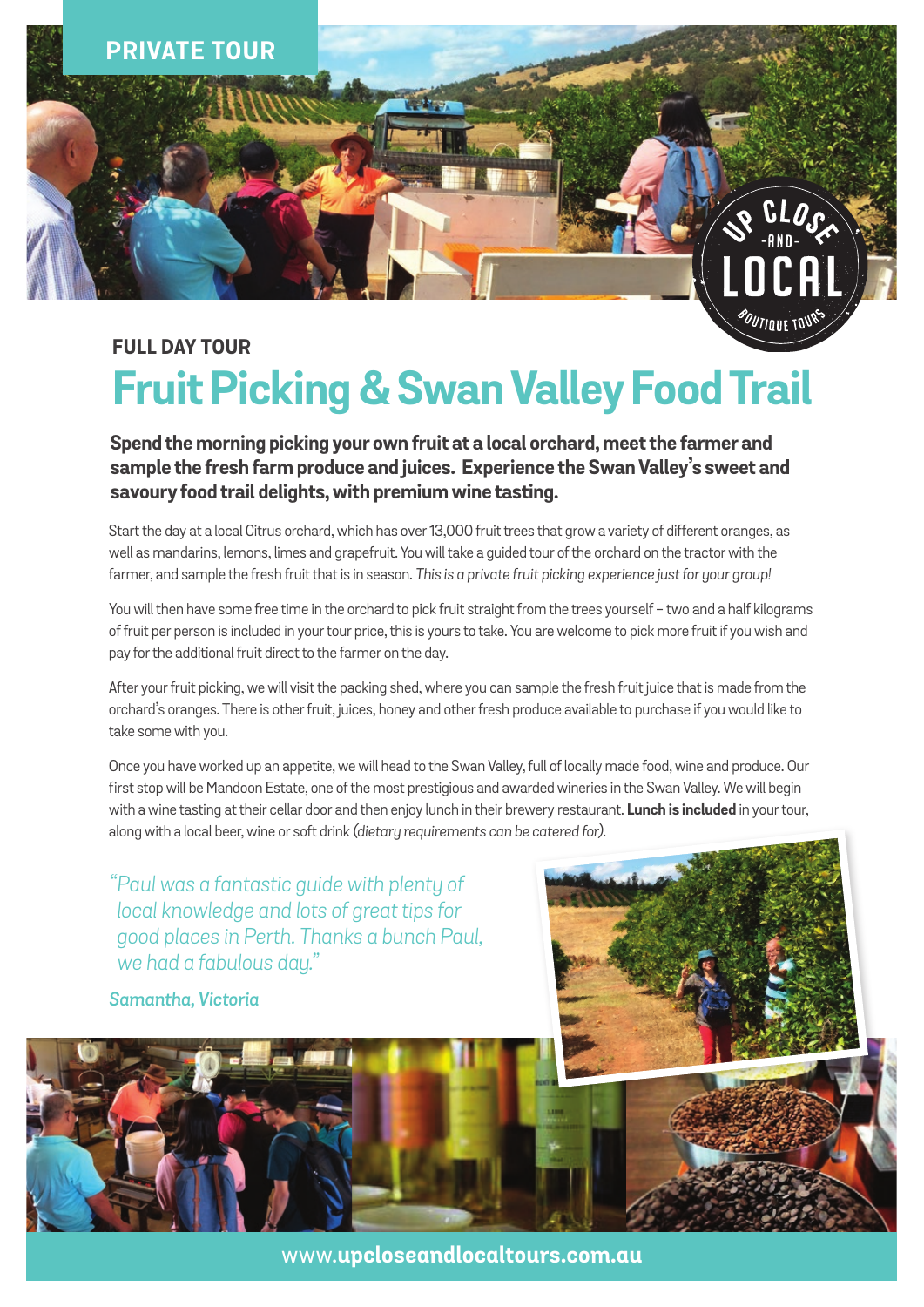

After lunch, sample some of the produce that the Swan Valley is famous for - starting at Western Australia's oldest chocolate company, Whistler Chocolate Company.

Visit the local Morish Nuts and Mondo Nougat factory. Here there will be lots of sweet treats to sample and purchase, and you may even see nougat being made in the viewing area. Then visit the House of Honey, where you can sample lots of different types of local honey and there are many products available to purchase which are made using these honeys, including honey wine ('Mead').

We will then stop for a coffee tasting at Yahava Koffeeworks, where you can sample three of their locally roasted coffees using beans sourced from around the world. Have some free time to explore the gift shop and watch the coffee roasting demonstration.

Finish the day at the Margaret River Chocolate Company and Providore. Here you can sample a variety of locally made chocolate products and see chocolates being made through the viewing window. At Providore you can sample lots of savoury jams, chutneys, sauces, olive oils, dessert sauces and lots more. *Coffee, ice cream and other snacks available to purchase.*

On our way back to Perth City we will drive through the historic town of Guildford.

*Please note: Fruit picking is subject to availability and the citrus varieties available to pick and taste vary from season to season.*

*\*For those that don't drink alcohol, wine tasting can be substituted for an alternative.*

## **As this is a private tour for your group, it can be customised to suit your interests. If there is anything you would like to extend, remove or add please just let us know.**

#### **optional extras for this tour:**

**Enjoy a beer tasting paddle with lunch for an additional \$15 AUD per person**



www.**upcloseandlocaltours.com.au**